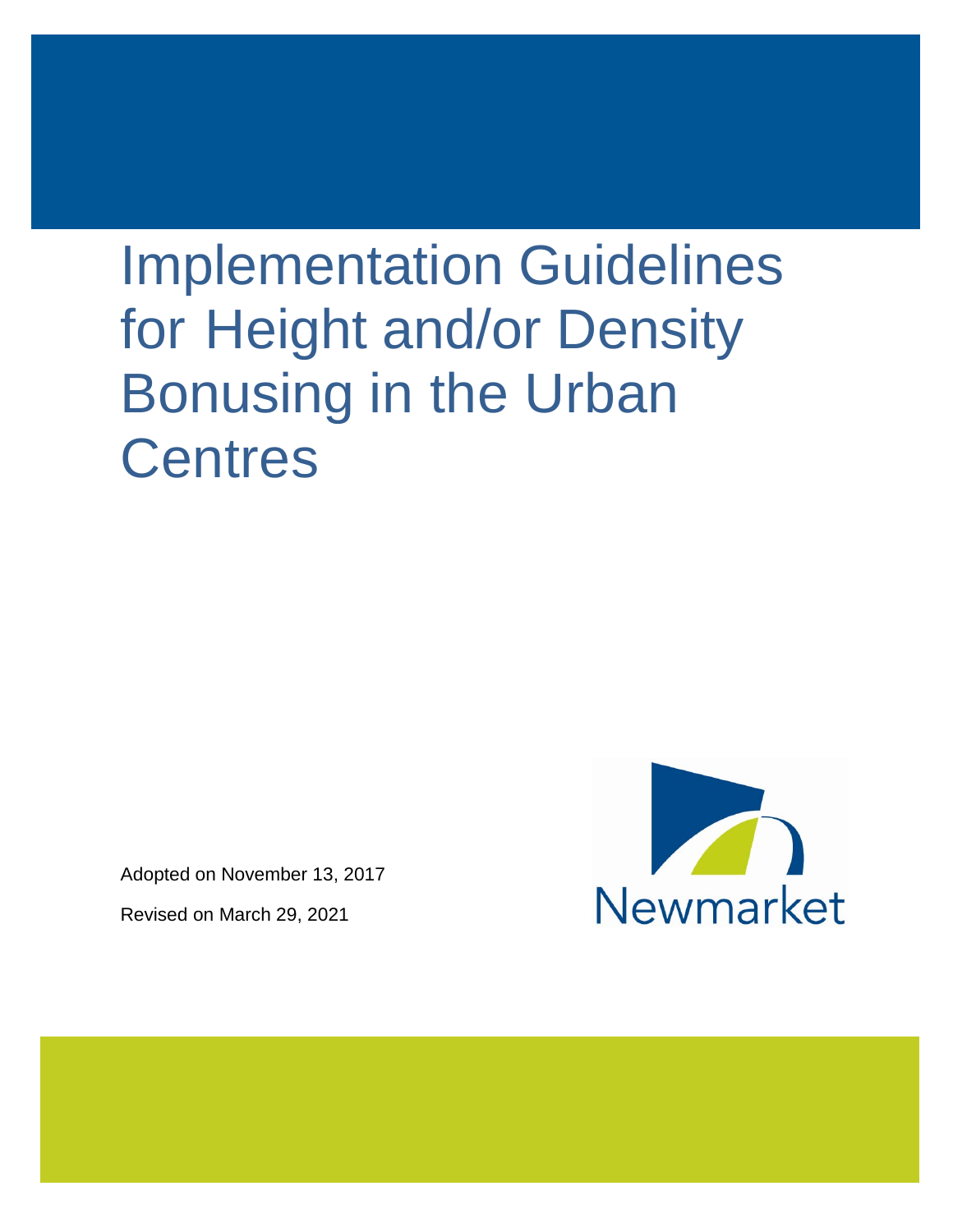# **Contents**

| 1.0 |                                                                            |
|-----|----------------------------------------------------------------------------|
| 2.0 |                                                                            |
| 3.0 |                                                                            |
| 4.0 |                                                                            |
| 5.0 |                                                                            |
| 6.0 |                                                                            |
| 7.0 |                                                                            |
| 8.0 |                                                                            |
|     | 8.1 Quantitative Public Benefit(s) / Increase in Land Value Formula 8      |
|     |                                                                            |
|     | 8.1.2 Determine the Buildable Gross Floor Area (GFA) of Base Density  9    |
|     |                                                                            |
|     | 8.1.4 Determine the Land Value that corresponds to the Proposed Density 9  |
|     | 8.1.5 Calculate the Increase in Land Value and Height and Density Bonusing |
|     |                                                                            |
|     |                                                                            |
|     |                                                                            |
| 9.0 |                                                                            |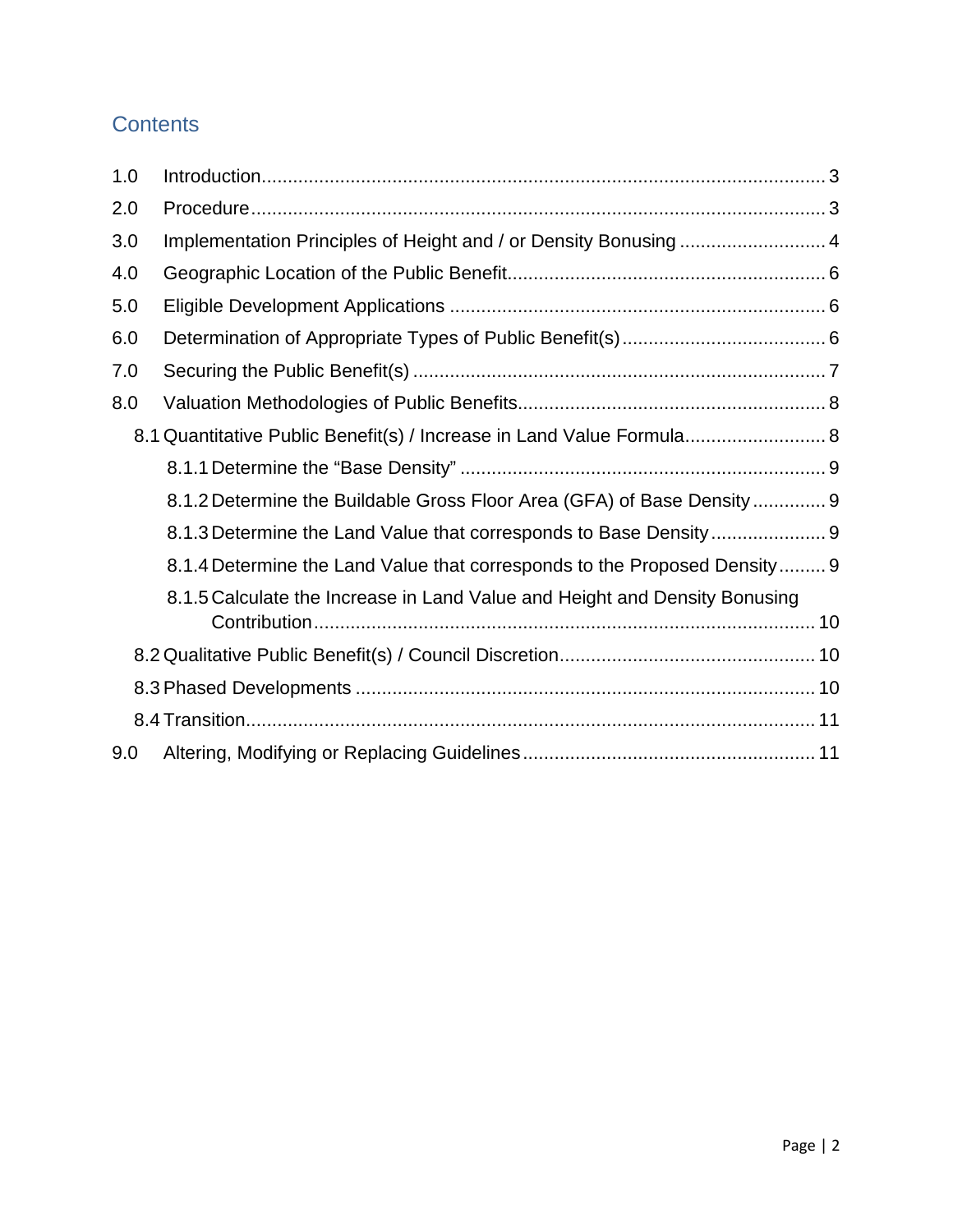## <span id="page-2-0"></span>**1.0 Introduction**

The purpose of these Guidelines is to provide a clear implementation structure for the bonusing policies of the Urban Centres Secondary Plan (Section 14.2.9) by:

- 1. Describing the process for negotiating Height and Density Bonusing Agreements;
- 2. Identifying which developments will be eligible for consideration of height and/or density bonusing; and
- 3. Setting out methodologies to calculate valuations for height and/or density contributions.

The former Section 37 of the *Planning Act* (height and/or density bonusing) permits a municipality to pass a by-law under Section 34, authorizing increases in the height and density of a development in exchange for the provision of "facilities, services or matters" as set out in the by-law.

The former Subsection 37(2) of the *Planning Act* makes it clear that there must be an Official Plan in effect containing bonusing provisions relating to the authorization of increases in height and density. Section 14.2.9 (Bonusing) of the Urban Centres Secondary Plan provides these policies.

The former Section 37 does not outline a detailed list of the nature of the "facilities, services or matters" to be provided under the former Section 37, in exchange for increases in height and/or density, however Section 14.2.9 (Bonusing) of the Urban Centres Secondary Plan sets out these policies (the "Public Benefits").

Any development application seeking increases in height and/or density within the Urban Centres Secondary Plan area are subject to these guidelines. These Guidelines must be read in conjunction with the policies of the Town Official Plan and the Urban Centres Secondary Plan. If any conflicts arise between Official Plan provisions / Urban Centres Secondary Plan and these Guidelines, the Official Plan / Secondary Plan provisions shall prevail.

# <span id="page-2-1"></span>**2.0 Procedure**

The procedure regarding the height and / or density bonusing Public Benefit negotiations for the Town is as follows:

1. The development application is submitted to Planning and Building Services, requesting additional height and / or density. The submission is to include a Bonusing Justification Report which must address all the elements outlined in Sections 4, 5, 6, 7, and 8 of these Guidelines.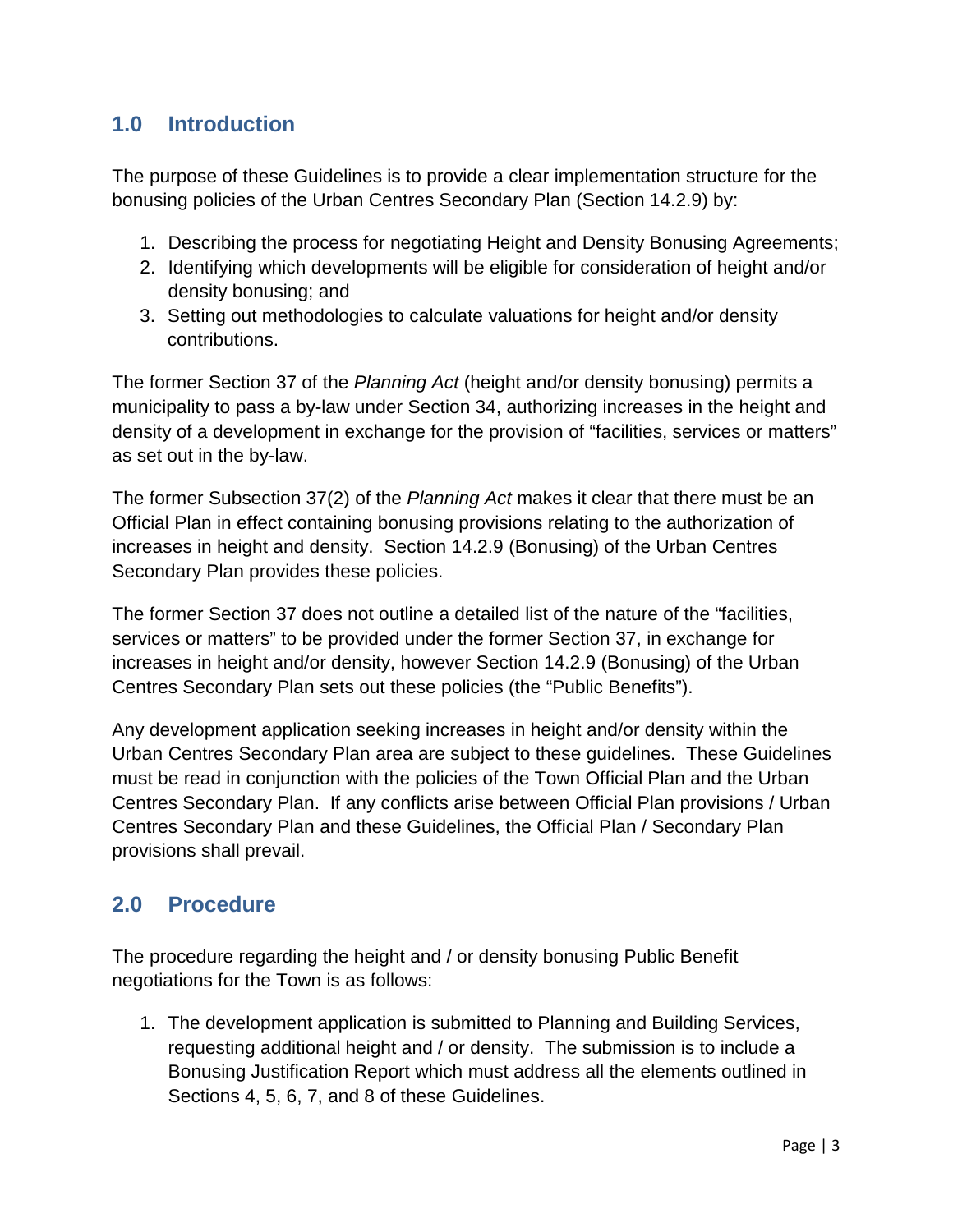- 2. The Council shall be notified of the development application and requested height and/or density bonusing through the circulation of the Notice of Complete Application. Such notification shall include application details, the increase in height and/or density being sought and a description of the proposed Public Benefit(s).
- 3. Following the circulation of the Notice of Complete Application, staff prepare the preliminary report which will outline the details of the proposed height and/or density Public Benefit for Committee of the Whole's consideration (including rational for the increased building height and/or density and an explanation of the nature of the proposed Public Benefit(s)), and include a recommendation that the application proceed to a statutory Public Meeting (if appropriate).
- 4. The statutory Public Meeting is held, including a discussion regarding the proposed increased building height and/or density and the nature of the proposed Public Benefit(s).
- 5. Following the statutory Public Meeting, staff and Members of Council may work with the applicant/owner to confirm the appropriateness of the proposed Public Benefit(s) and ensure that any calculations are completed in conformity with these guidelines. These details will form the basis of the Height and Density Bonusing Agreement and implementing Zoning By-law.
- 6. Once the bonusing details are agreed upon, staff will prepare the final report which will recommend (if appropriate):
	- i. The preparation of the Height and Density Bonusing Agreement by staff; and
	- ii. Approval of the Zoning By-law Amendment (subject to securing the Public Benefit(s)).

# <span id="page-3-0"></span>**3.0 Implementation Principles of Height and / or Density Bonusing**

The following principles must be followed when negotiating Public Benefits under the former Section 37 of the Planning Act:

- 1. Staff shall be involved in discussing or negotiating height and/or density bonusing Public Benefit(s) with applicant/owner.
- 2. The proposed development must be consistent with the policies of the Urban Centres Secondary Plan and represent good planning as determined by staff.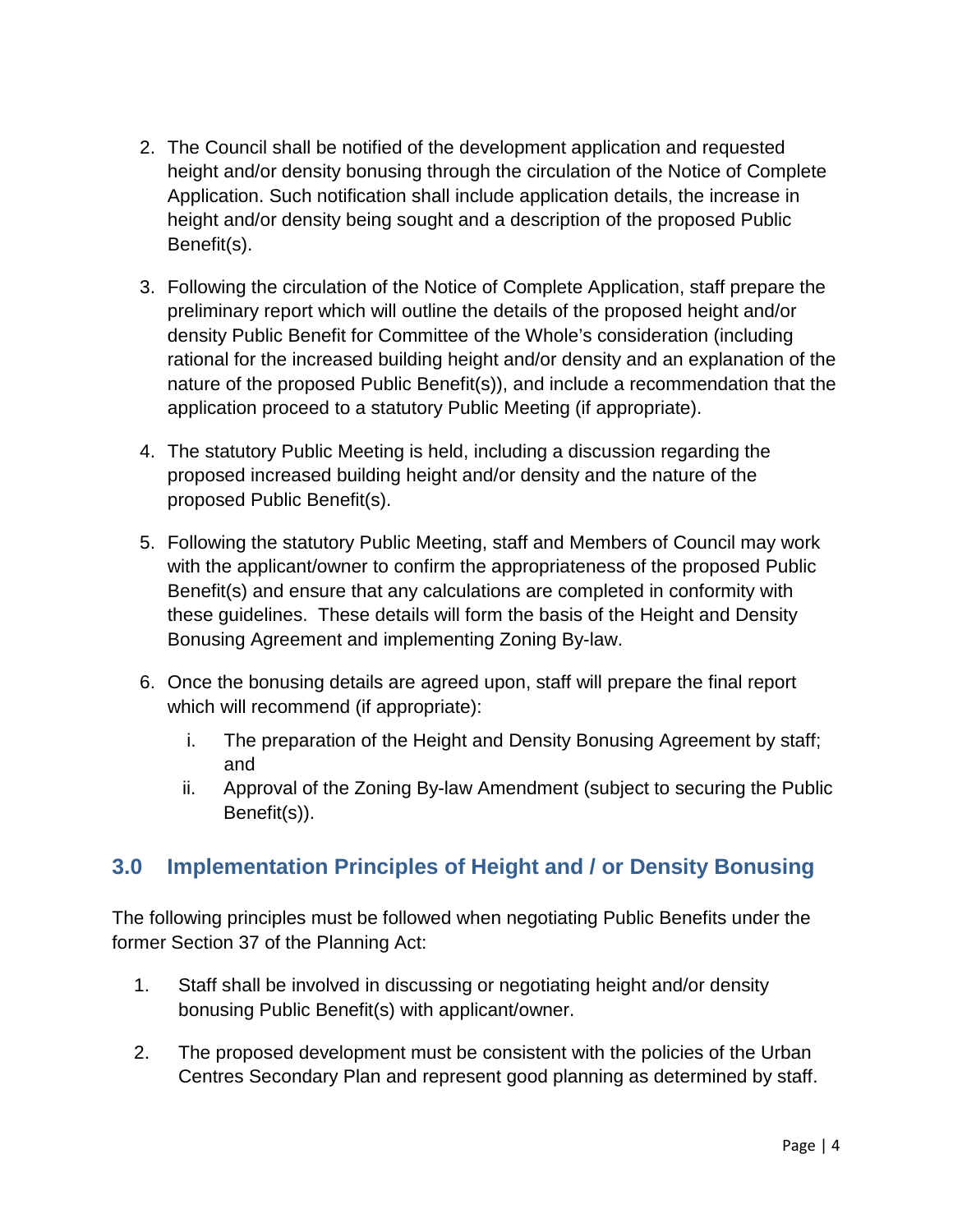- 3. An increase in height and/or density shall not exceed the Discretionary Maximum Height with Bonusing or the Discretionary Maximum FSI with Bonusing identified on Schedule 4 of the Urban Centres Secondary Plan.
- 4. Height and/or density bonusing Public Benefit(s) shall be generally consistent with those provided in Section 14.2.9 ii. of the Urban Centres Secondary Plan, or cash-in-lieu of such benefits.
- 5. Calculations determining the required level of height and/or density bonusing benefits (Public Benefit or cash-in-lieu value) shall be consistent with the formulas provided in Section 8 (Valuation Methodologies) of these Guidelines.
- 6. Specific Public Benefit(s) and the specific increase(s) in height and/or density shall be set out in the implementing zoning by-law.
- 7. There shall be a reasonable planning relationship between the secured Public Benefit(s) and the increase in height and/or density in the contributing development, as determined by staff.
- 8. Good architecture and good design are expected of all developments, as a matter of course, and are not eligible height and/or density bonusing benefits.
- 9. Council has the discretion on a case by case basis, whether or not to exempt certain development applications from providing height and/or density bonusing Public Benefit(s) in exchange for additional heights and/or densities.
- 10. Council has the discretion on a case by case basis, whether or not to amend any Height and Density Bonusing Agreements that staff have made with applicant/owner.
- 11. The Town will seek 35% of the value resulting from the increased height and/or density for Public Benefit(s), as set out in these Guidelines.
- 12. The value of all contributions will be indexed with the Statistics Canada Construction Price Index from the date of the agreement to the date of payment.
- 13. Other matters required to support a development may also be secured in a Height and Density Bonusing Agreement, as a legal convenience.
- 14. If applicable, when reviewing an application for a minor variance involving an increase in height and/or density, staff shall advise the Committee of Adjustment of the Town's interest in negotiating height and/or bonusing Public Benefit(s).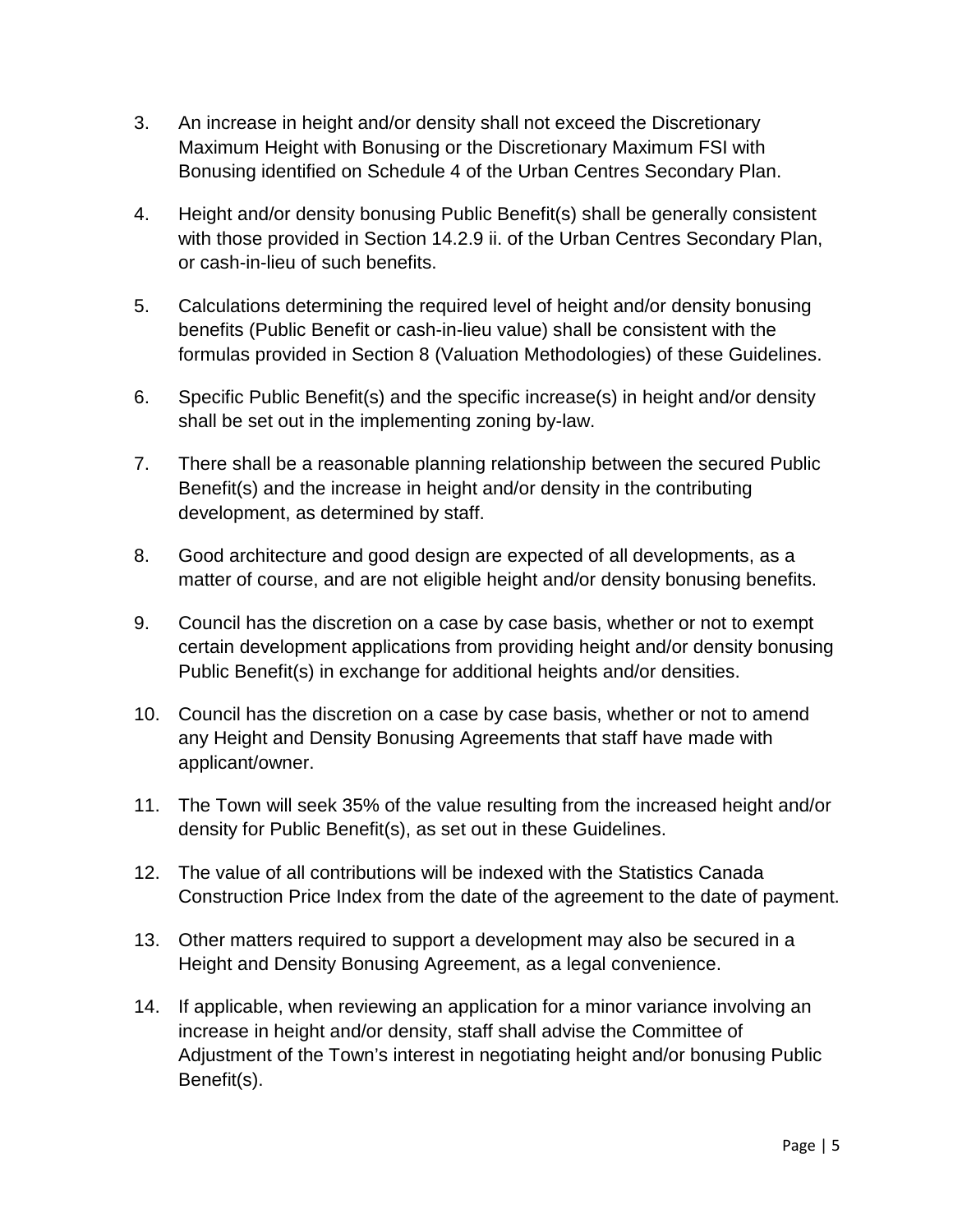## <span id="page-5-0"></span>**4.0 Geographic Location of the Public Benefit**

It is the Town's preference that the Public Benefit(s) provided in exchange for additional height and/or density for a development project be provided in the general vicinity of the development project.

Public Benefit(s), or the cash equivalent, may also be accepted to address particular Town-wide needs which cannot be adequately addressed in the vicinity of the development.

Staff and Council shall determine appropriateness of the geographic acceptability of any proposed Public Benefit(s).

## <span id="page-5-1"></span>**5.0 Eligible Development Applications**

Development applications eligible for height and/or density bonusing must meet the following criteria:

- 1. The development property must entirely be located within the Urban Centres Secondary Plan area;
- 2. The portion of the property proposed for development must be designated Medium Density, Medium-High Density or High Density on Schedule 4 of the Urban Centres Secondary Plan.

# <span id="page-5-2"></span>**6.0 Determination of Appropriate Types of Public Benefit(s)**

Section 14.2.9 ii of the Urban Centres Secondary Plan provides a list of the general types of Public Benefit(s) that are acceptable to the Town. The determination of appropriate Public Benefit(s) for a specific application shall be consistent with Section 14.2.9 ii as well as the other "Bonusing" policies of the Urban Centres Secondary Plan.

In accordance with Section 14.2.9 iii of the Urban Centres Secondary Plan, development applications requesting height and/or density bonusing shall be required to be supported by a Bonusing Justification Report that sets out the Public Benefits proposed to be provided, the increase in density and/or height requested, the planning rationale for the requested increase in density and/or height, and demonstrate, to the satisfaction of staff, that the development:

- 1. Represents good planning;
- 2. Is consistent with the objectives of the Urban Centres Secondary Plan;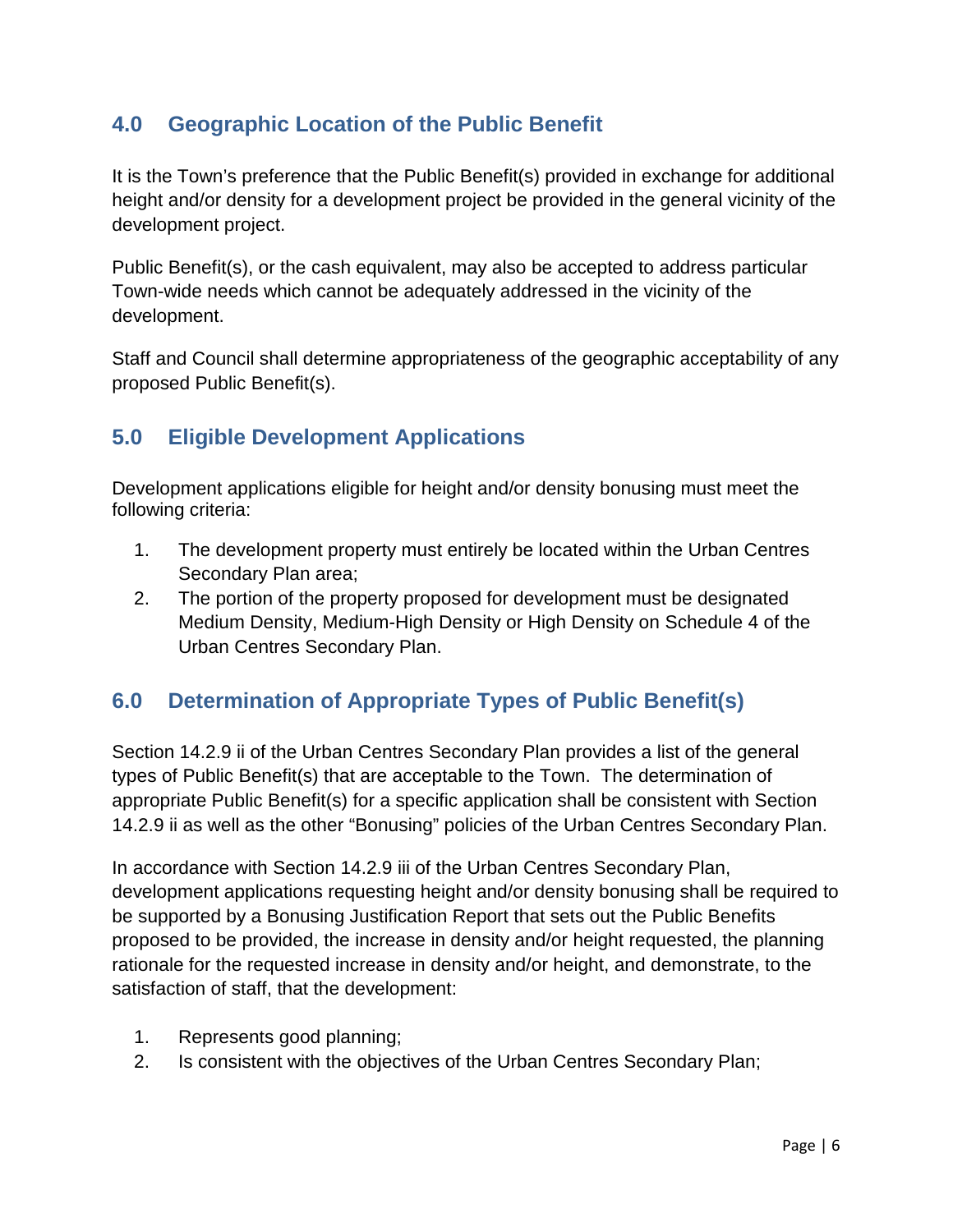- 3. Meets the applicable urban design and built form policies of the Urban Centres Secondary Plan;
- 4. Represents appropriate development in the context of the surrounding character;
- 5. Can be accommodated by existing or improved infrastructure; and
- 6. Will not adversely impact the transportation network or, where cumulative impacts are identified, such impacts are accommodated through existing or planned road, transit improvements and/or other Transportation Demand Management measures.

Following submission of the application, including the Bonusing Justification Report, staff will circulate the Notice of Complete Application to Council advising that height and/or density bonusing is being requested.

Staff will then prepare the Preliminary Planning Report describing details of the requested height/density and proposed Public Benefit(s) and, if appropriate, recommend that the application proceed to a statutory Public Meeting where public feedback can take place.

Following the Public Meeting, staff and Members of Council will work with the applicant/owner on the bonusing details including the form of Public Benefit(s). The following additional matters may also play a role in determining the appropriate types of Public Benefit(s):

- 1. Consultation with Members of Council;
- 2. Consultation with staff;
- 3. Council approved studies or assessments outlining community needs; and/or
- 4. Consultation with the community.

Staff will then prepare the final report to be considered by Committee of the Whole. If appropriate, this report will recommend: (i) the preparation of the Height and Density Bonusing Agreement by staff; and (ii) approval of the Zoning By-law Amendment (subject to securing the Public Benefit(s)).

# <span id="page-6-0"></span>**7.0 Securing the Public Benefit(s)**

Prior to the enactment of the zoning by-law amendment, the applicant/owner will execute a Height and Density Bonusing Agreement securing the Public Benefit(s). The agreement will be registered on title and will identify the Public Benefit(s), and how any cash benefit will be used. Cash contributions will be paid prior to the issuance of the first full (above-grade) building permit for the respective development.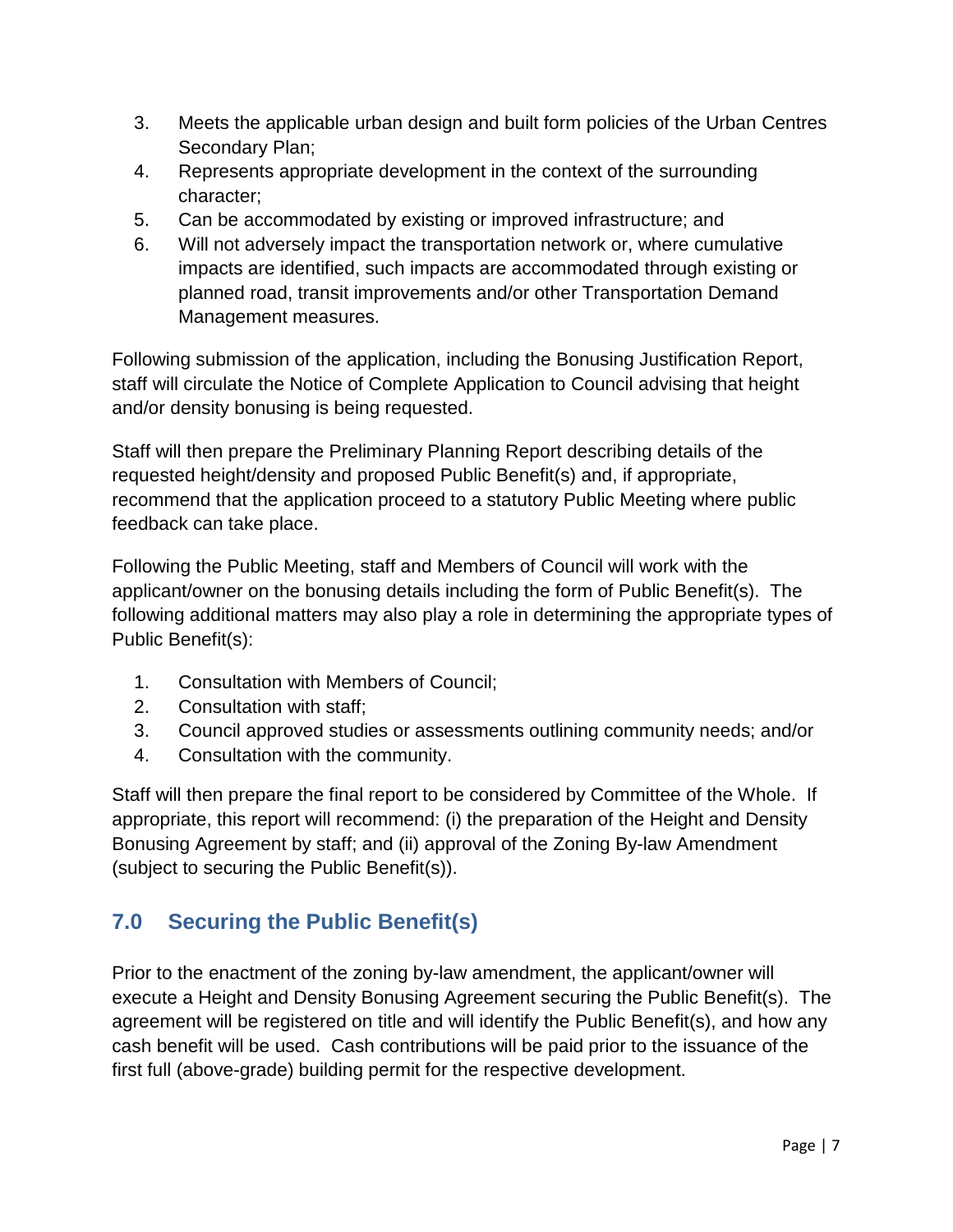Proceeds will be placed in a dedicated "Height and Density Reserve Fund" managed by staff. In accordance with legislative requirements, the Town will prepare an annual financial statement detailing monies collected under height and density bonusing, and make it available to the public.

Should excess funds remain after the reasonable completion and closing of a Public Benefit project, the Town shall maintain the excess funds in the Height and Density Reserve Fund to be used at the Town's discretion towards other Public Benefit projects.

## <span id="page-7-0"></span>**8.0 Valuation Methodologies of Public Benefits**

Two methodologies will be utilized to determine the value of Public Benefit(s), depending on whether the Public Benefit(s) can be quantified monetarily or not: : (i) a quantitative approach; and (ii) and qualitative approach. The applicability of each methodology to each Public Benefit is set out below.

## <span id="page-7-1"></span>**8.1 Quantitative Public Benefit(s) / Increase in Land Value Formula**

The Public Benefit(s) listed in Section 14.2.9 ii of the Urban Centres Secondary Plan (except for those regarding: (i) the provision of publically accessible private roads; (ii) the provision of affordable housing; (iii) the provision of rental housing; and (iv) the provision of social housing), shall utilize an "increase in land value" approach as a means of setting the value of Section 37 contributions. The contribution for Public Benefit(s) represents a reasonable portion of the increase in the Land Value resulting from an increase in height and/or density over the limits (i.e. "Base Density") identified in the Urban Centres Secondary Plan.

For these Public Benefit(s), the Town will seek to achieve a value for Public Benefit(s) of 35% of the increase in Land Value resulting from the increase in height and/or density.

The Increase in Land Value Formula shall be implemented using the following steps:

- 1. Determine "Base Density"
- 2. Determine the Buildable Gross Floor Area (GFA) from Base Density
- 3. Determine the Land Value that corresponds to Base Density
- 4. Determine the Land Value that corresponds to the Proposed Density
- 5. Calculate the Increase in Land Value and Section 37 Contribution (being 35% of the increase in Land Value resulting from the increase in height and/or density)

Where terms used in this methodology are defined in the Urban Centres Secondary Plan, including but not limited to Gross Floor Area, Floor Space Index, and Land Area, the definition of those terms in the Urban Centres Secondary Plan shall be used.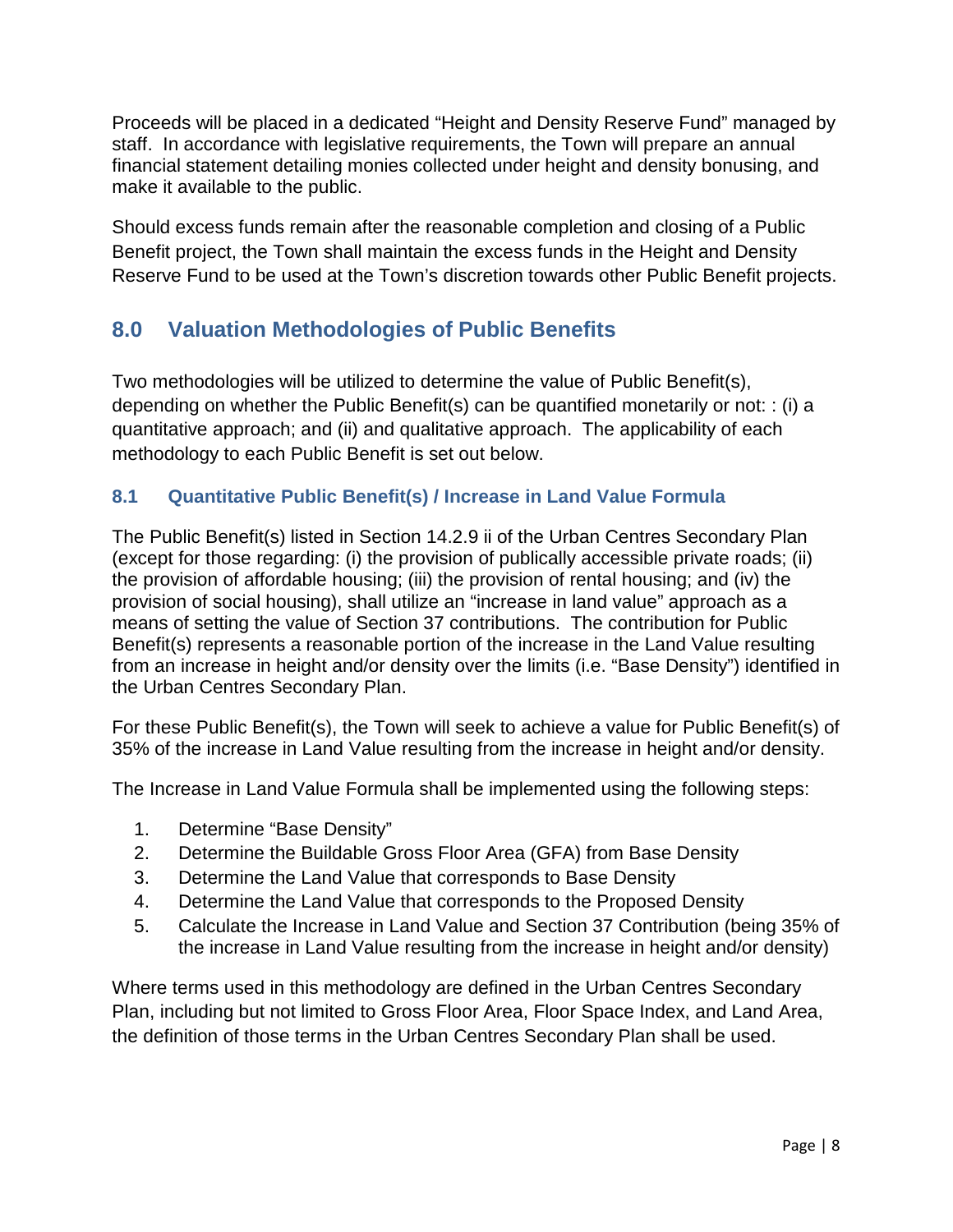#### <span id="page-8-0"></span>**8.1.1 Determine the "Base Density"**

The "Base Density" represents the maximum height and FSI permitted (without the respective discretionary maximums for height and FSI with bonusing) of a development site according to the Urban Centres Secondary Plan.

#### <span id="page-8-1"></span>**8.1.2 Determine the Buildable Gross Floor Area (GFA) of Base Density**

| Lot Area    |  | Base    | <b>Buildable GFA</b> |                 |
|-------------|--|---------|----------------------|-----------------|
| $(sq \, m)$ |  | Density |                      | of Base Density |

#### <span id="page-8-2"></span>**8.1.3 Determine the Land Value that corresponds to Base Density**

A land value per square metre of buildable GFA shall be calculated according to the location and size (buildable floor area) of the development parcel. The values provided will be determined by an appraisal prepared by an accredited professional appraiser selected by the Town and at the sole expense of the applicant/owner, or by such other reasonable method as determined by the Town using MPAC and/or recent sale values for the property.

The total value of the development site according to Base Density will be calculated as follows:

| Buildable GFA of    |  | Est. Value per sq. $m =$ | <b>Total Land Value under</b> |  |
|---------------------|--|--------------------------|-------------------------------|--|
| <b>Base Density</b> |  | of GFA                   | <b>Base Density</b>           |  |

(Buildable GFA of Base Density times estimated value per square meter of GFA equals total Land Value under Base Density) l.

#### <span id="page-8-3"></span>**8.1.4 Determine the Land Value that corresponds to the Proposed Density**

The corresponding Land Value to the Proposed Density shall be calculated as follows:

| <b>Buildable GFA of</b> | Est. Value per sq. m | $\overline{\phantom{0}}$ | <b>Total Land Value</b> |
|-------------------------|----------------------|--------------------------|-------------------------|
| <b>Proposed Density</b> | of GFA               |                          | under Proposed Density  |

(Buildable GFA of Proposed Density times estimated value per square meter of GFA equals total Land Value under Proposed Density)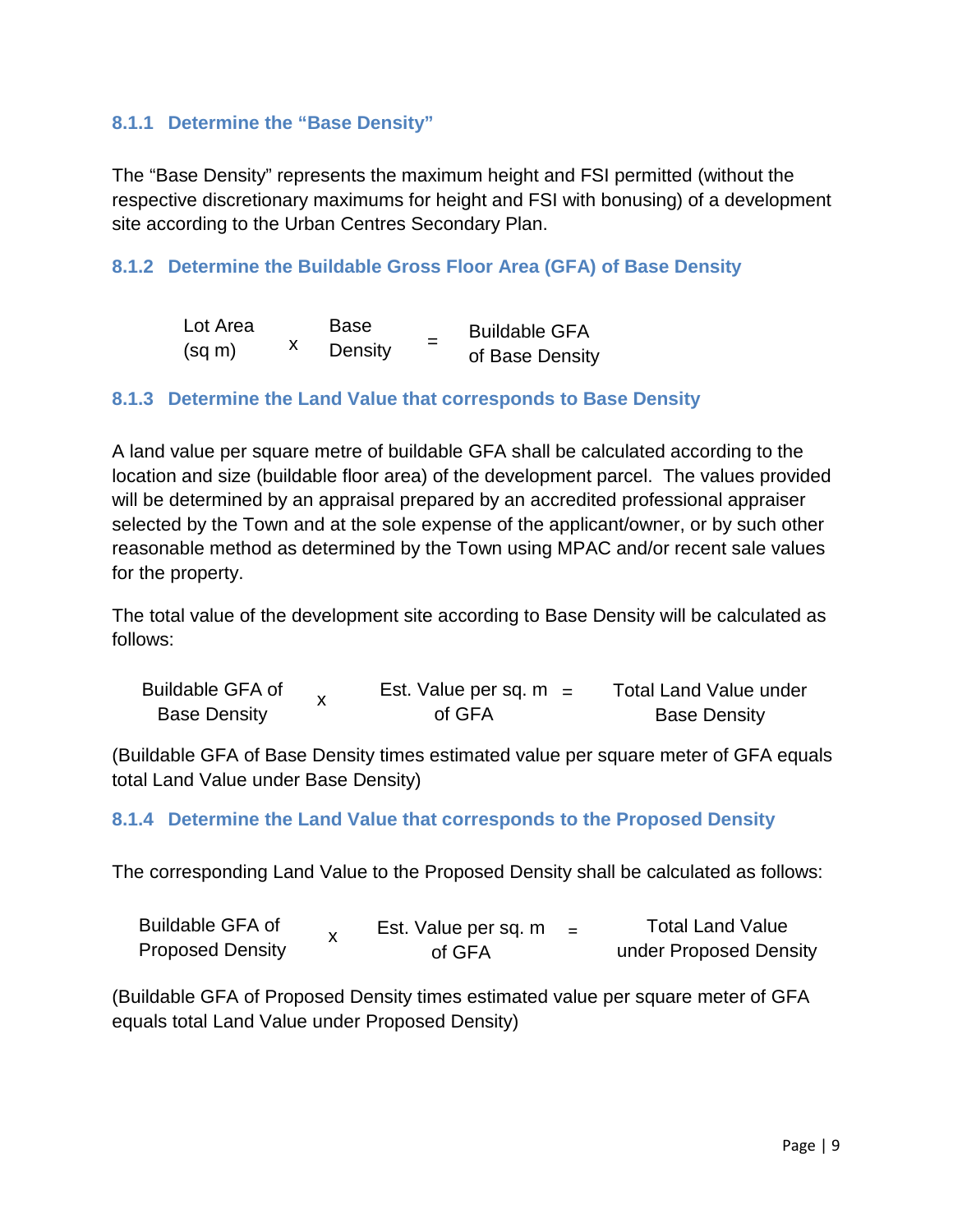## <span id="page-9-0"></span>**8.1.5 Calculate the Increase in Land Value and Height and Density Bonusing Contribution**

The Increase in Land Value and height and/or density bonusing contribution shall be calculated as follows:

#### **Step 1**

| Total Land Value under  | <b>Total Land Value</b> |                    |  | Increase in Land |
|-------------------------|-------------------------|--------------------|--|------------------|
| <b>Proposed Density</b> |                         | under Base Density |  | Value            |

(Total Land Value under Proposed Density minus total Land Value under Base Density equals increase in land value)

## **Step 2**

| Increase in       | 35% of Increase in Land | Height and/or Density Bonusing     |
|-------------------|-------------------------|------------------------------------|
| <b>Land Value</b> | Value                   | Contribution or cash-in-lieu value |

(Increase in Land Value times thirty-five per cent Increase in Land Value equals height and/or density bonusing contribution or cash-in-lieu value)

## <span id="page-9-1"></span>**8.2 Qualitative Public Benefit(s) / Council Discretion**

Public Benefit(s) that are more qualitative in nature will utilize a qualitative approach as a means of setting the value of height and/or density bonusing contributions. Public Benefit(s) subject to this approach are those regarding: (i) the provision of publically accessible private roads; (ii) the provision of affordable housing; (iii) the provision of rental housing; and (iv) the provision of social housing. Utilizing the outlined procedure, these Public Benefit(s) shall be fully justified by the applicant in the Bonusing Justification Report, then assessed by staff and considered by Council.

#### <span id="page-9-2"></span>**8.3 Phased Developments**

The appraisal for phased developments shall proceed in stages. The initial land valuation shall be based on the Phase 1 Site Plan Agreement. The Town will appraise each additional phase at the time of building permit issuance. The appropriate height and/or density bonusing benefits may be collected in stages according to the timing of each phase.